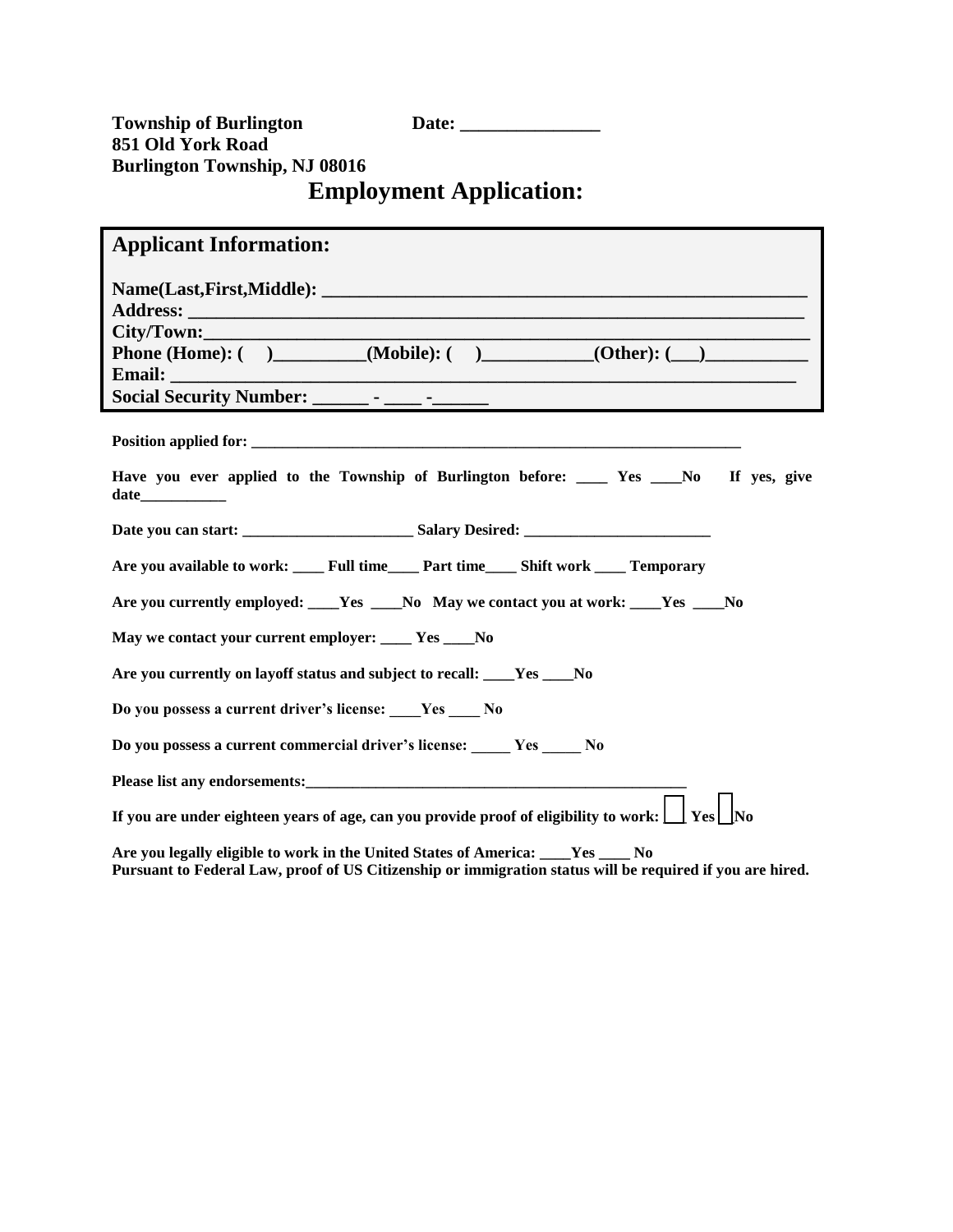**The Township of Burlington is an Equal Opportunity Employer M/F** 

**Employment History: This section must be completed even if you attach a resume. List your last four employers, major assignments within the same employer. Begin with the most recent. Include any military service. Explain any gaps in employment in the space on this form marked comments located on the bottom of this page.** 

| <b>Employer:</b>                                         | Date started:           | Date left: | Work performed/                      |
|----------------------------------------------------------|-------------------------|------------|--------------------------------------|
| <b>Address:</b>                                          |                         |            | responsibilities:                    |
|                                                          | <b>Starting Salary:</b> |            |                                      |
| <b>Job Title:</b>                                        | <b>Final Salary:</b>    |            |                                      |
| <b>Reason for leaving:</b>                               |                         |            |                                      |
| Supervisor's name and phone number:                      |                         |            |                                      |
| May we contact for a reference:<br>Yes                   | N <sub>0</sub>          |            |                                      |
| <b>Employer:</b>                                         | Date started:           | Date left: | Work performed/<br>responsibilities: |
| <b>Address:</b>                                          |                         |            |                                      |
|                                                          | <b>Starting Salary:</b> |            |                                      |
| <b>Job Title:</b>                                        | <b>Final Salary:</b>    |            |                                      |
| <b>Reason for leaving:</b>                               |                         |            |                                      |
| Supervisor's name and phone number:                      |                         |            |                                      |
| May we contact for a reference:<br>Yes                   | N <sub>0</sub>          |            |                                      |
| <b>Employer:</b>                                         | Date started:           | Date left: | Work performed/                      |
|                                                          |                         |            | responsibilities:                    |
| <b>Address:</b>                                          | <b>Starting Salary:</b> |            |                                      |
| <b>Job Title:</b>                                        | <b>Final Salary:</b>    |            |                                      |
| <b>Reason for leaving:</b>                               |                         |            |                                      |
| Supervisor's name and phone number:                      |                         |            |                                      |
| May we contact for a reference:<br>Yes                   | N <sub>0</sub>          |            |                                      |
| <b>Employer:</b>                                         | Date started:           | Date left: | Work performed/                      |
|                                                          |                         |            | responsibilities:                    |
| <b>Address:</b>                                          | <b>Starting Salary:</b> |            |                                      |
| <b>Job Title:</b>                                        |                         |            |                                      |
|                                                          | <b>Final Salary:</b>    |            |                                      |
| <b>Reason for leaving:</b>                               |                         |            |                                      |
| Supervisor's name and phone number:                      |                         |            |                                      |
| May we contact for a reference:<br>Yes<br>N <sub>0</sub> |                         |            |                                      |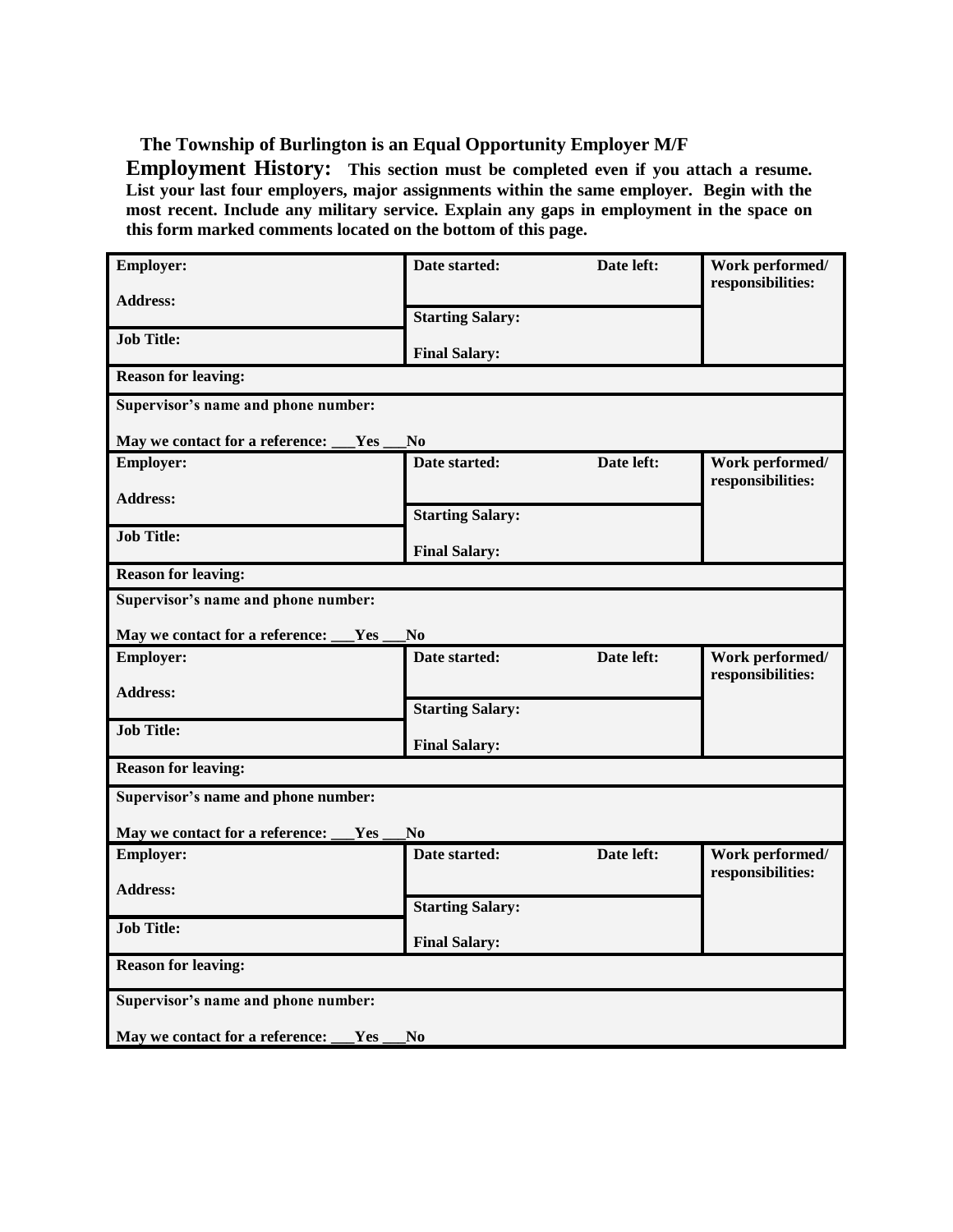## **Comments:**

**Education: Provide information on your formal schooling and education. Include elementary, secondary, and post-secondary education, if any. Include any formal vocational or professional education. For high school and post-secondary education, indicate any major or specialty, such as Academic, Business, or Trade.** 

| School:         | <b>Years completed:</b><br>(Circle)            | <b>Graduated:</b><br>(Circle)        | <b>Major Field:</b> |
|-----------------|------------------------------------------------|--------------------------------------|---------------------|
| High:           | $1 \quad 2 \quad 3$<br>$\overline{\mathbf{4}}$ | Yes No                               |                     |
| <b>College:</b> | $1 \quad 2 \quad 3 \quad 4$                    | <b>Yes</b><br>N <sub>0</sub>         |                     |
| Other:          | $1 \quad 2 \quad 3 \quad 4$                    | <b>Yes</b><br>$\mathbf{N}\mathbf{0}$ |                     |

**Languages: List any foreign languages you know and indicate your level of proficiency**.

| Language: | <b>Speak Some:</b> | <b>Speak Fluently:</b> | Read: | Write: |
|-----------|--------------------|------------------------|-------|--------|
|           |                    |                        |       |        |
|           |                    |                        |       |        |
|           |                    |                        |       |        |

**Special Skills & Experience: State any special skills, experience, training, licenses, certifications or other factors that make you especially qualified for the position for which you are applying.**

**Comments & Additional Information: Is there any additional information about you we should consider?**